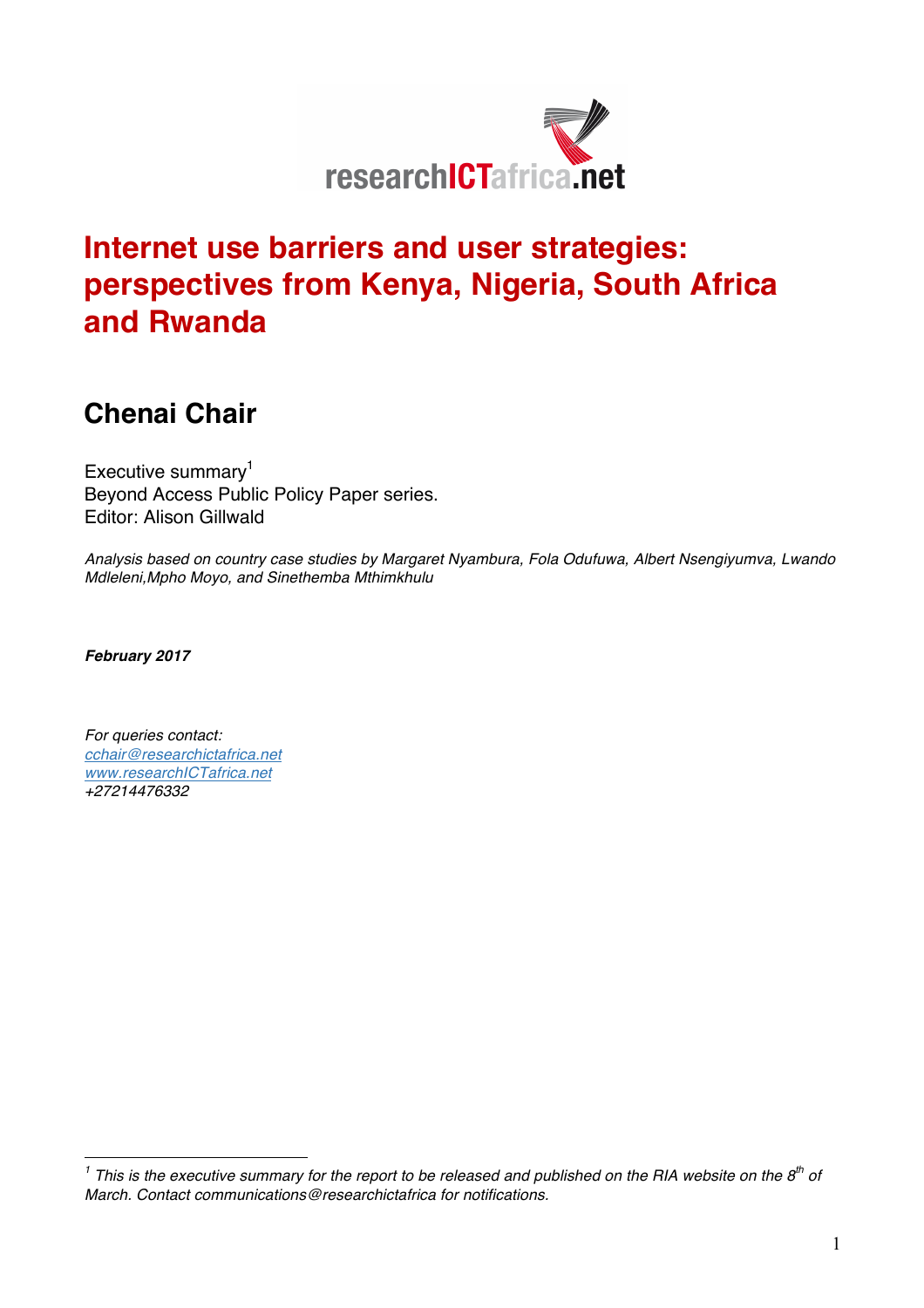### **Acknowledgements**

This study was commissioned by the Mozilla Foundation as part of a wider study examining the 'Beyond Access' challenges that underlie digital inequality being undertaken across the Global South with the support of International Development Research Centre (IDRC). Focus groups were also carried out in India in Asia and Peru and Columbia in Latin America. The focus groups were designed drawing on the results of the ICT access and use surveys conducted by Research ICT Africa in 2012. These studies provide a qualitative examination of internet use and the barriers and user-strategies adopted to overcome limitation. It also examined some of the supply side issues such as the role of subsidised OTT services in enabling or limiting access to and use of the Internet. The findings will be used to inform and refine the in-depth questionnaire that covers a myriad of issues from expenditure and capabilities of users to social networking and cybersecurity awareness.

"We don't believe possession of a smartphone is enough to unlock the possibility of the Web for a significant set of people. We believe the open Internet is a social, educational, and economic tool that can build communities and businesses, and empower individuals. We support field research and analysis to dig into deep questions about user behavior and real-world effects of access models." - Mitchell Baker, Mozilla

"As more and more governments, donors, and non-governmental organisations (NGOs) invest in technology to help improve conditions in areas such as agriculture, health, education, and gender empowerment, they need to understand how the communities they are trying to help access and use the technology. Without that understanding, their programs are vulnerable to failure." (Elder et al. 2013)

**Published: February 2017**

**Country Partners:** *Kenya-Dr Margaret Nyambura, Nigeria-Fola Odufuwa, Rwanda-Albert Nsengiyumva South Africa-Lwando Mdleleni, Mpho Moyo, and Sinethemba Mthimkhulu*

*Peer Review: Pia Weurlander*



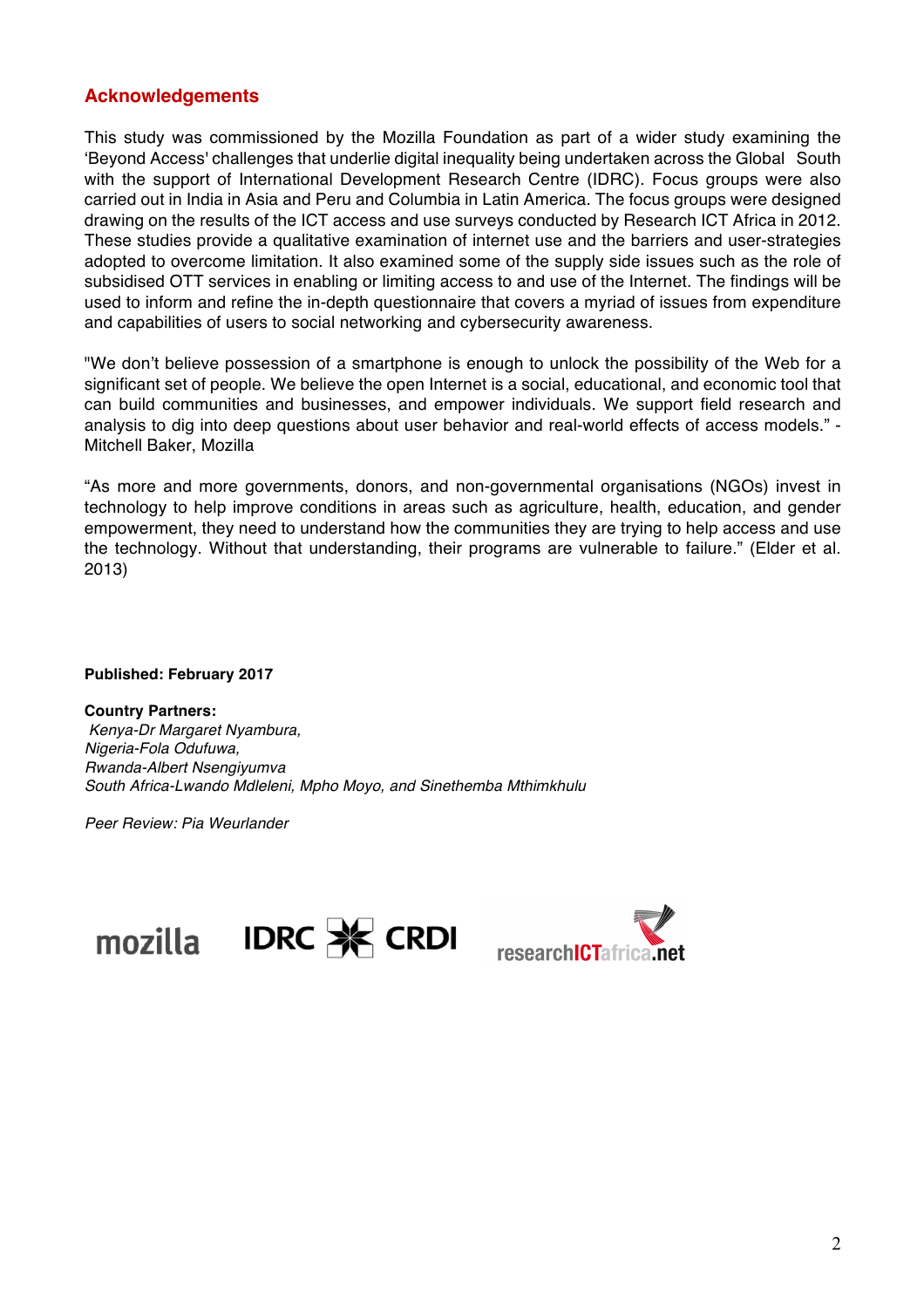### **Executive Summary**

Affordability is cited as one of the biggest challenges to internet uptake and use. Some service providers and users of over-the-top (OTT) platforms and applications have devised strategies that allow the OTT services to be used as communication substitutes for traditional voice and SMS services over mobile devices. The OTT services have become the main entry point to the Internet for most users in the prepaid mobile environment that characterises most African markets. To entice price-sensitive users and to encourage new internet users, the availability of subsidised data - whether discounted or free - prompts questions of how internet access and use are affected. Does it enable access to the Internet for first-time users? Does it improve the intensity of use, allowing people to explore the Internet without concerns of cost? Does it lock people into pared-down versions of social networking platforms? This comparative country study, based on focus groups conducted in November 2016 in Kenya, Nigeria, Rwanda and South Africa, sought to develop evidence of why people, use the Internet the way they do, specifically when their data is subsidised.

To answer these questions RIA conducted focus groups in Kenya, Nigeria, Rwanda and South Africa in November 2017. The groups were stratified on the basis of urban and rural location and on gender. The finding highlighted the relationship that Internet access and use have with the social and economic context of both users and non-users. By reviewing the findings based on geographical location, gender and the extent of internet use, similarities as well as differences in the comparative countries can be identified. The Internet is an important means of communicating and finding information on various platforms whether social media, email or search engines. In an environment where voice and SMS tariffs are more expensive in comparison with similar data offers across all regions and regardless of location, the Internet is perceived as an easier and cheaper alternative.

Motivations for people to go online are widespread. Students go online for research purposes, professionals to communicate with colleagues and unemployed people go online to look for work opportunities. People use the Internet for business, work and for financial transactions. Staying in touch with friends and family, making new friends and possibly finding relationships online motivate people most to access and use the Internet, though this is seldom the sole reason.

With regards to content, people are unable to list their top sites but the search engine, Google, was identified as the main entry point to other sites that people accessed. Assessing whether there is a difference between men and women in content access, men seem to favour sports and betting content while women tend to search more for fashion, online-shopping and health content.

The lack of, or limited availability of, local content is a barrier to Internet uptake. In Rwanda and Nigeria local content is immensely popular. Informational government and local news sites are popular in the former, whereas Nigerian respondents preferred entertainment sites with movies, downloadable content and celebrity updates.

Surprising perhaps, considering the controversy around zero-rated services such as Freebasics, people are not highly dependent on subsidised data to access the Internet, but they are a tactic of broader price-control strategies. Mobile phones remain the most popular means of Internet access the for most respondents. Using personal laptops, however, or accessing computers elsewhere such as the work place, internet café or public library, are another means of access for urban and periurban users, in particular. In all countries, fully-subsidised data is offered by one or two mobile operators. This does not tie down users to limited content available, nor does it result in new users going online because of it. What is clear across all countries is that subsidised data forms part of multiple user strategies for data-cost management, which is stongly dependent on the availability of 'free' data as well as the culture of OTT substitution.

None of the new internet users that formed part of the focus groups reported that they went online because of the availability of Freebasics. There was little awareness of the service in addition to scepticism regarding free data more general. There was a common perception that nothing is ever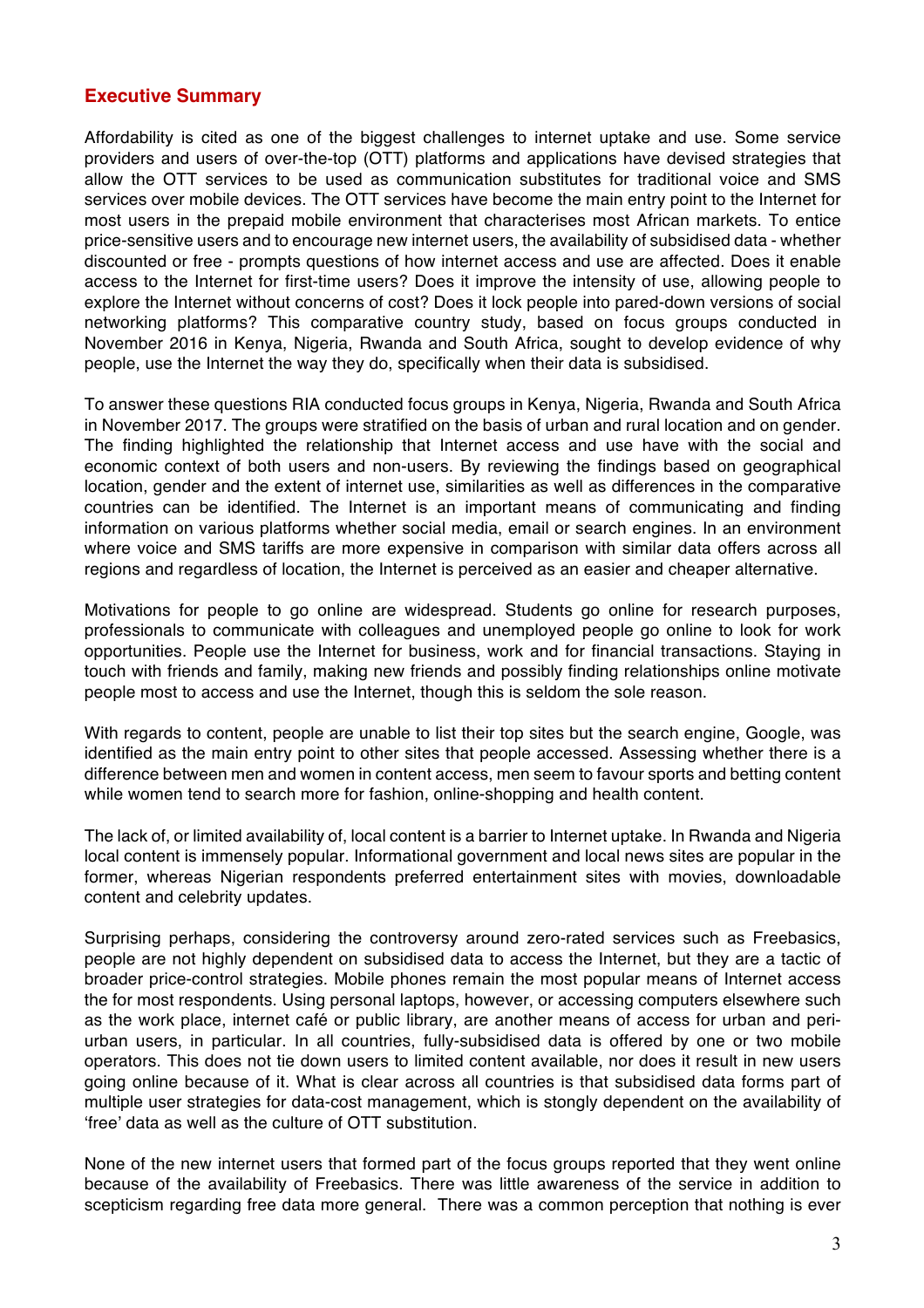truly free. These strategies included a preference for buying mobile monthly, weekly or daily data bundles, or using specific products such as Facebook or WhatsApp-only bundles. To capitalise on data offers and promotions (and as an indication of poor network quality) people also used multiple SIM cards. Poor network quality and coverage limits the consumption of subsidised data since some respondents reported not having service coverage. This lack of market choice is more prevalent in the rural areas of Kenya, Rwanda and South Africa.

Subsidised data does not lock users into particular content avenues since other means of accessing the internet were reported during the focus groups. Most respondents in urban and peri-urban areas used private individual connections, sought out free Wi-Fi provided by commercial entities, and sought the free public Wi-Fi provided in a public location or on transport services by government-led initiatives in Rwanda and South Africa. This service is mainly available in urban areas, as noted from the periurban and rural respondents who still had to travel to access public Wi-Fi points. Interestingly, some respondents in Rwanda and South Africa rely exclusively on internet cafés as they do not have mobile devices. Wi-Fi and internet cafés are used for data-intensive activities such as downloading movies or time consuming projects such as resumé writing.

Supply-side barriers to Internet use for both users and non-users alike are cited as limited coverage, poor quality of service and electricity shortages. In deep rural South Africa, the extent of internet use is limited by the limited sources of power to charge mobile phone battries. The devices need to be taken to a different charging point, often overnight. The low affordability of data and devices is cited as another barrier to use by both internet users and non-users. For internet non-users, the choice of spending the income you have on data may have the opportunity cost of basic commodities such as food.

Moreover, skewed perceptions of internet content from the respondents limits internet use. Women in particular are wary of the content they would be exposed to online and how it can affect their intimate relationships. There is concern about privacy and security as people fear financial fraud or misrepresentation online. Gendered issues of patriarchy and power relations between men and women impair internet use and are perceived, in some cases, as interfering with their relationships. Time spent online is perceived by some men and women to take women away from looking after their partners and fulfilling family responsibilities.

Digital skills and illiteracy are demand-side issues that greatly affect non-users as well – even those who have smart devices, limiting their internet use.

The evidence gathered here is based on focus groups with individuals selected on the grounds of locality (urban or rural) and gender in order to explore social, cultural and softer economic issues with the depth that cannot be quantified in surveys. Gathering evidence in this way enables the identification and inference of emerging trends, usage patterns, price-quality optimisation and the way social relations influence these. It also raises issues that require quantification in the forthcoming "Beyond Access" survey being undertaken in 2017 across 20 countries in the Global South.

This study serves to nuance the quantitative evidence used for policymaking. To this end, the report indicates that subsidised data does not limit the extent of Internet use, but rather that the extent of Internet use needs to be understood in relation to several contextual factors. Internet users make use of subsidised data to manage their data costs together with other tactics. Reducing the cost of data and providing affordable services should remain a policy solution to low internet use. However, this should be done to improve infrastructural policy solutions, such as the release of spectrum and the promotion of community-based initiatives addressing rural connectivity where users often have little choice among services providers.

'Beyond access' challenges require a rights-based approach to deal with barriers such as privacy and security online by ensuring and raising awareness thereof, for example. The possibilities of achieving this in a digital context where offline rights do not exist is one of the biggest challenge for many